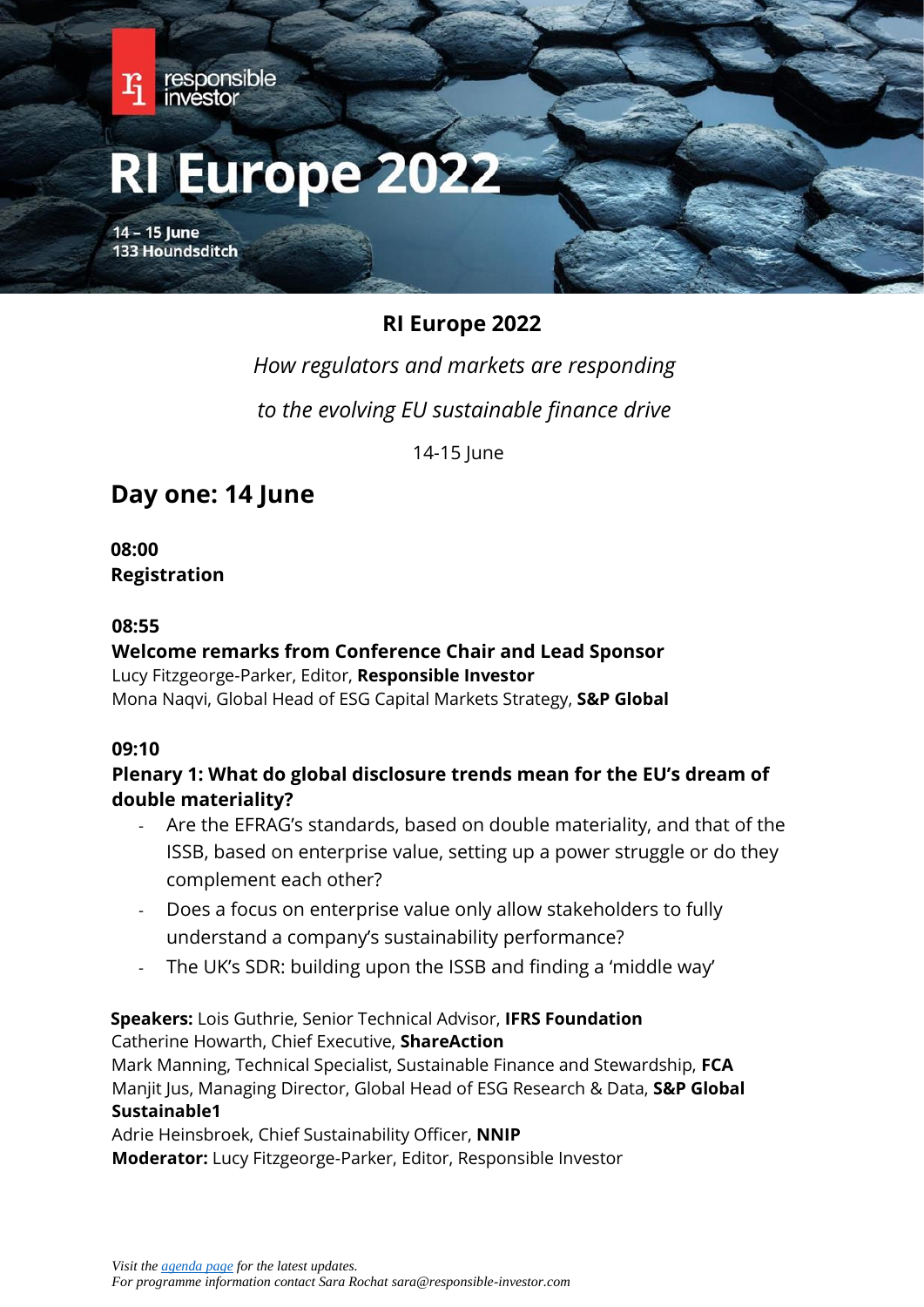

# **10.10 Networking break**

#### **10:35**

# **Plenary 2: Net zero: investor best practices for a credible, science-based strategy**

- Anatomy of a net zero target: focusing on sector pathways, capital expenditure, scope 3, and absolute emissions
- Passive investment: can investors achieve net zero without changing their benchmarks?
- Tackling net zero within portfolios as well as the real economy

**Speakers:** Oliver Grayer, Corporate Programme Director, **IIGCC** Jaspreet Duhra, Managing Director, Global Head of ESG Indices, **S&P Dow Jones Indices**

Neil Brown, Head of Equities, **GIB Asset Management**

David Russel, Head of Responsible Investment, **Universities Superannuation Scheme** John Scott, Head of Sustainability Risk at the Zurich Insurance Group and Research Chair, **Investing for Resilience**

**Moderator:** Rory Sullivan, Co-Founder and Director, **Chronos Sustainability**

## **11:35**

**Keynote Interview:** "Delivering record-breaking performance through private equity while integrating sustainability" **by Katarina Staaf, CEO, AP6,** in conversation with **Nicholas Lockley Director, EMEA, PEI**

# **12:00 Networking break**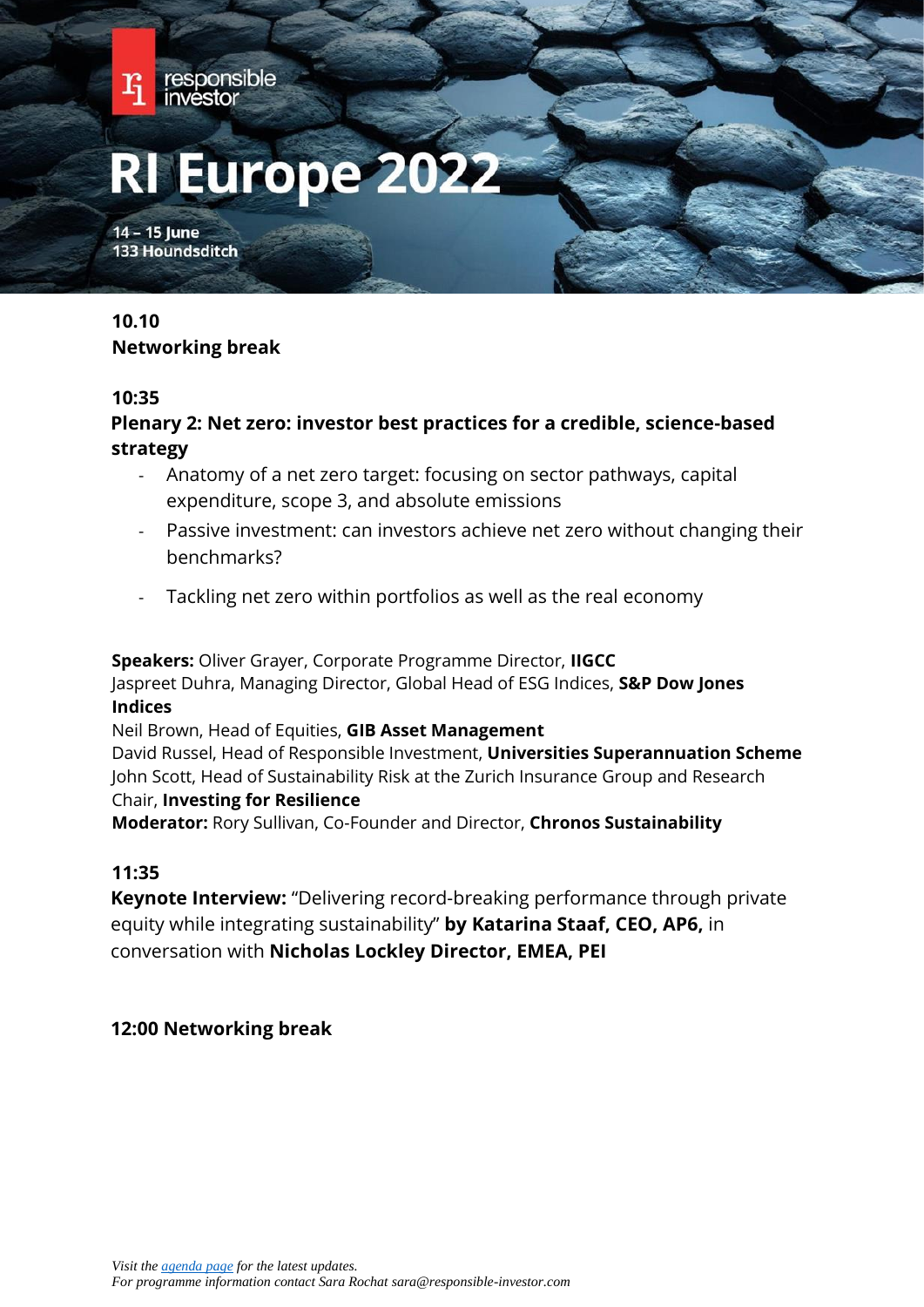

## **12:20**

# **Plenary 3: Addressing diversity and inclusion in a lasting way**

- What actions have investors taken to tackle DEI concerns in their portfolios and within their organisations? What are the measures of success?
- What can be done to ensure companies' responses are more than a PR stunt and enact fundamental change?
- The impact of COVID-19 on diversity and inclusion

## **Speakers:**

Michael Marshall, Head of Sustainable Ownership, **Railpen** Helen Price, Head of Stewardship, **Brunel Pension Partnership** Jocelyn Brown, Head of Governance, EMEA & APAC, **T Rowe Price** Andrea Blackman, Head of ESG, **Moody's ESG Solutions**

## **Moderator:**

Elena Espinoza, Senior Specialist, Social Issues, **PRI**

# **13:20 Networking lunch**

| 14:20<br><b>Stream A-1: Addressing</b><br>social issues in taxonomies |                                                                                                      | 14:20<br><b>Stream B-1: Juggling short-term</b><br>returns with long-term<br>sustainability performance                           |           | 14:20<br><b>Stream C-1: Addressing</b><br>climate change and human<br>rights issues in sovereign |
|-----------------------------------------------------------------------|------------------------------------------------------------------------------------------------------|-----------------------------------------------------------------------------------------------------------------------------------|-----------|--------------------------------------------------------------------------------------------------|
|                                                                       | Are the social safeguards<br>in the EU taxonomy fit for<br>purpose? How are<br>investors using them? | How can investors and companies<br>$\bullet$<br>strike the right balance between<br>short-term returns and long-term<br>strategy? | $\bullet$ | bond portfolios<br>What are investors doing<br>to quantify the climate<br>footprint of their     |
|                                                                       | How far have we come on<br>developing a dedicated<br>social taxonomy?                                | Is it time to adapt fiduciary duty<br>for the 21st century?                                                                       |           | government lending?<br>What data and metrics are<br>available?                                   |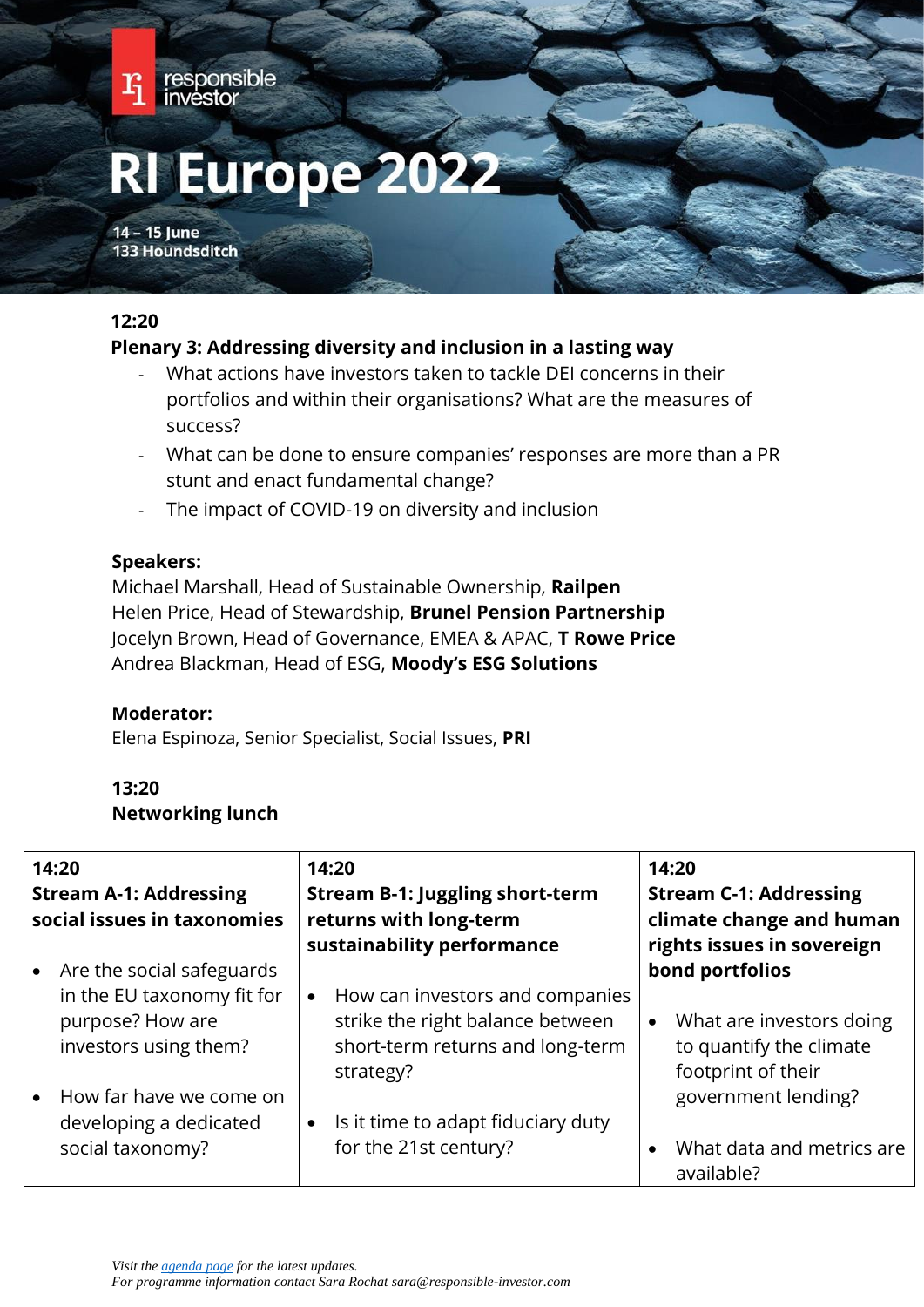

14 - 15 June<br>133 Houndsditch

| Will these standards help<br>develop more focused and<br>impactful social themed<br>funds?                                                                                                                                | Rethinking short-term goal<br>$\bullet$<br>orientated executive pay                                                                                                                                                                                        | Developing investor<br>$\bullet$<br>practices in engaging with<br>sovereigns on human<br>rights                                                                                                                                                     |
|---------------------------------------------------------------------------------------------------------------------------------------------------------------------------------------------------------------------------|------------------------------------------------------------------------------------------------------------------------------------------------------------------------------------------------------------------------------------------------------------|-----------------------------------------------------------------------------------------------------------------------------------------------------------------------------------------------------------------------------------------------------|
| <b>Speakers:</b><br>Nikolaj Halkjaer Pedersen,<br>Senior Lead, Human Rights,<br><b>PRI</b><br>Anne-Catherine Husson-<br>Traore, CEO, Novethic<br>Aleksandra Palinska,<br>Senior Research and<br>Advocacy Officer, Finance | <b>Speakers:</b><br>Olivier Elamine, CEO, Alstria<br>Rob Harley, Portfolio Manager,<br>Sustainable Funds Group, Stewart<br><b>Investors</b><br>Jean Xavier Hecker, Co-Head of ESG<br>Research - EMEA, J.P. Morgan<br><b>Moderator: Paul Verney, Senior</b> | <b>Speakers:</b><br>Johannes Honneth, Research<br>Analyst, Grantham Research<br>Institute, Transition<br><b>Pathway Initiative</b><br>Lydia Harvey, Executive<br>Director, ESG Specialist, J.P.<br><b>Morgan</b><br>David Wille, Principal Analyst, |
| <b>Watch, Member of</b><br>the EFRAG's Sustainability<br><b>Reporting Board</b><br>Niall O'Shea, Managing                                                                                                                 | Reporter, Responsible Investor                                                                                                                                                                                                                             | Financial Sector Risk, Verisk<br><b>Maplecroft</b><br><b>Moderator:</b>                                                                                                                                                                             |
| Director, Discern<br><b>Sustainability</b>                                                                                                                                                                                |                                                                                                                                                                                                                                                            | Carmen Nuzzo, Head of Fixed<br>Income, PRI                                                                                                                                                                                                          |
| 15:05                                                                                                                                                                                                                     | 15:05                                                                                                                                                                                                                                                      | 15:05                                                                                                                                                                                                                                               |
| <b>Networking break</b>                                                                                                                                                                                                   | <b>Networking break</b>                                                                                                                                                                                                                                    | <b>Networking break</b>                                                                                                                                                                                                                             |
| 15:20                                                                                                                                                                                                                     | 15:20                                                                                                                                                                                                                                                      | 15:20                                                                                                                                                                                                                                               |
| <b>Stream A-2: Is SFDR capable</b>                                                                                                                                                                                        | <b>Stream B-2: The many forms of</b>                                                                                                                                                                                                                       | <b>Stream C-2: Sustainability</b>                                                                                                                                                                                                                   |
| of preventing                                                                                                                                                                                                             | litigation that are taking root in                                                                                                                                                                                                                         | linked bonds and green                                                                                                                                                                                                                              |
| greenwashing?                                                                                                                                                                                                             | sustainable finance                                                                                                                                                                                                                                        | bonds: does the greenium                                                                                                                                                                                                                            |
| Can the EU's high-profile<br>'anti-greenwashing'                                                                                                                                                                          | 2021 saw corporates, banks,<br>$\bullet$<br>investors, and governments at the<br>centre of litigation cases regarding                                                                                                                                      | still exist?<br>How do green and<br>$\bullet$<br>sustainability-linked bonds                                                                                                                                                                        |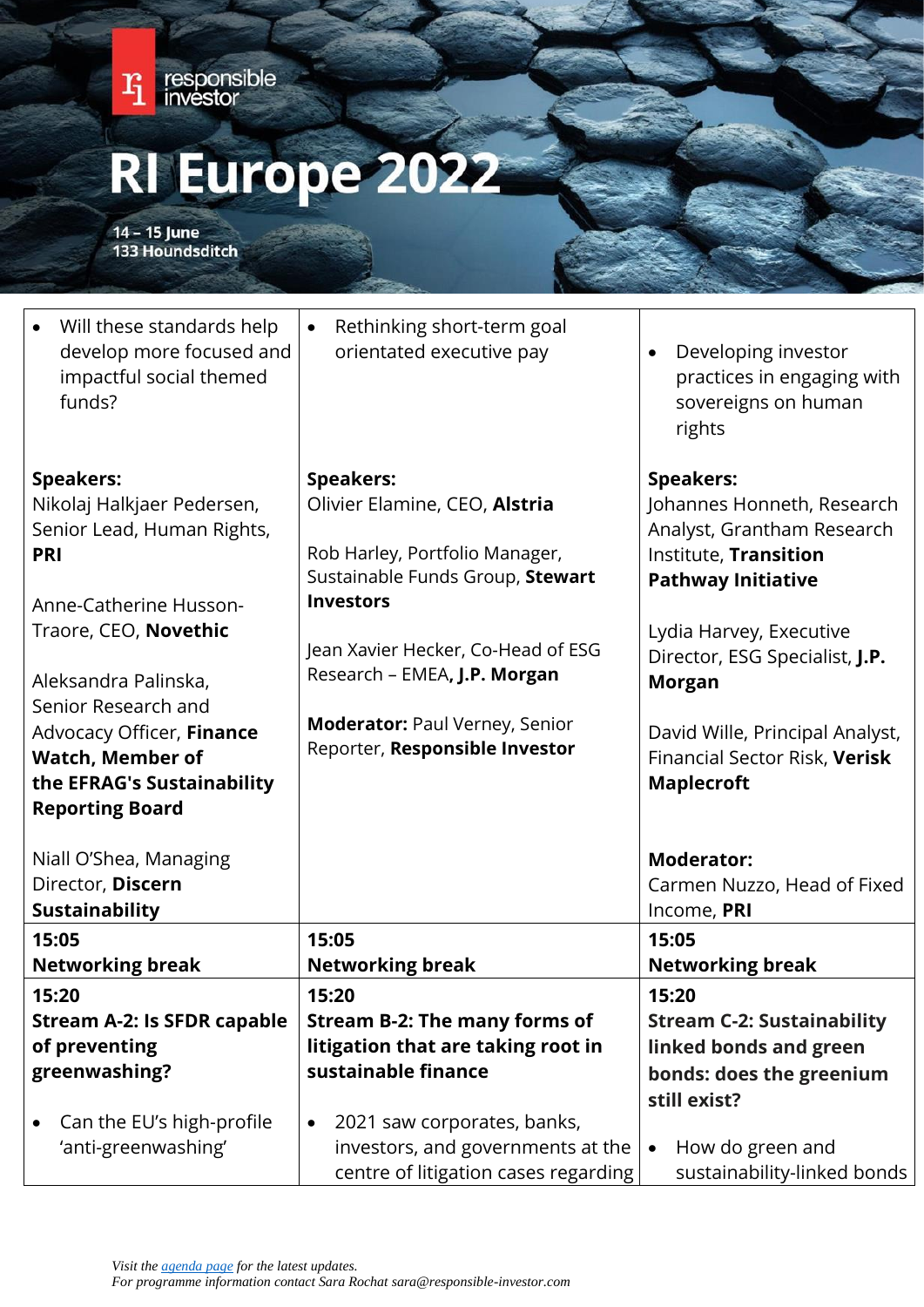

14 - 15 June **133 Houndsditch** 

regulation really live up to expectation?

- Is disclosure enough to stop greenwashing, or does the creation of unofficial 'labels' enable greenwashing?
- Will the upcoming CSRD and RTS alleviate these issues?

# **Speakers:**

Victor van Hoorn, Executive Director, **Eurosif** 

Theodor Christensen, Deputy Head of Division, **Capital Market Regulation at Danish FSA**

Meg Brown, Chief Product & Marketing Officer, Executive Director, **Impax Asset Management**

Rebecca Palmer, Director, Sustainable Finance Data, **ICE**

**Moderator:** Michael Maldener, CEO & Founder, **Sustaide**

ESG issues. Is this trend set to become financially material to investors?

- How are investors using litigation as an active ownership tool?
- Are ESG issues-based litigation cases undermining the growth of sustainable finance or making it more robust?

# **Speakers:**

Sophie Marjanac, Senior Lawyer/Climate Accountability Lead, **ClientEarth**

Charlotta Sydstrand, Sustainability Strategist, **AP7**

**Moderator:** Mike Clark, Founder Director, **Ario Advisory**

perform against conventional paper?

- Do investors still have to pay up to meet their green allocations?
- What would a mandatory usage of the Green Bond Standard mean for issuers?

# **Speakers:**

Adrien-Paul Lambillon, Researcher, Sustainable Finance, **University of Zurich**

Caroline Harrison, Senior Research Analyst, **Climate Bonds Initiative**

Mitch Reznick, Head of Sustainable Fixed Income, **CFA**

Laetitia Hamon, Head of Sustainable Finance, **Luxembourg Stock Exchange**

**Moderator:** Dominic Webb, Reporter, **Responsible Investor**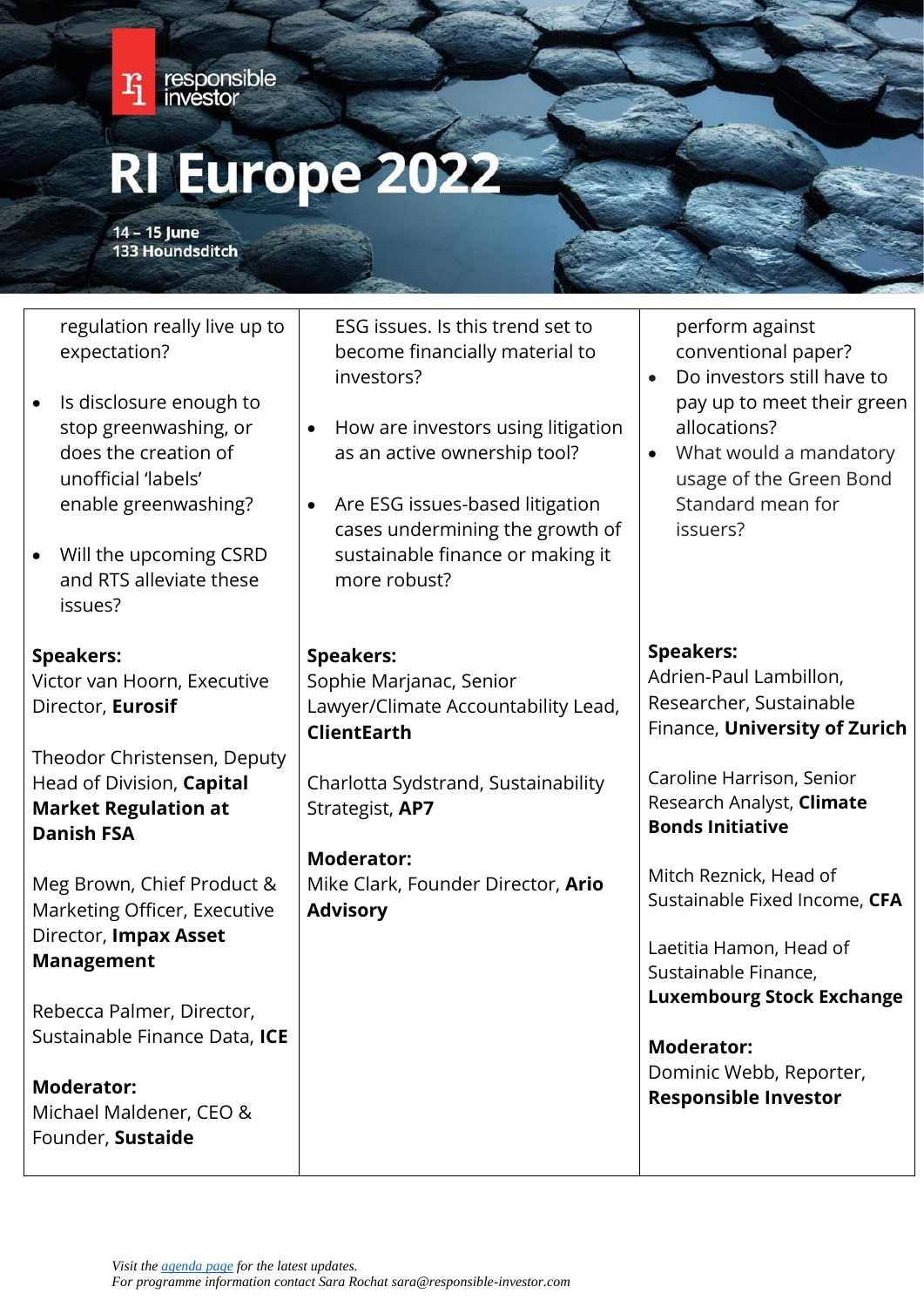

14 - 15 June<br>133 Houndsditch

| 16:05<br><b>Networking break</b>                                                                                                                                                                                                            | 16:05<br><b>Networking break</b>                                                                                                                                                                                                                                                                                                                                                         | 16:05<br><b>Networking break</b>                                                                                                                                                                                                           |  |
|---------------------------------------------------------------------------------------------------------------------------------------------------------------------------------------------------------------------------------------------|------------------------------------------------------------------------------------------------------------------------------------------------------------------------------------------------------------------------------------------------------------------------------------------------------------------------------------------------------------------------------------------|--------------------------------------------------------------------------------------------------------------------------------------------------------------------------------------------------------------------------------------------|--|
| 16:20                                                                                                                                                                                                                                       | 16:20                                                                                                                                                                                                                                                                                                                                                                                    | 16:20                                                                                                                                                                                                                                      |  |
| <b>Stream A-3: Climate risk and</b>                                                                                                                                                                                                         | <b>Stream B-3: How do investors</b>                                                                                                                                                                                                                                                                                                                                                      |                                                                                                                                                                                                                                            |  |
|                                                                                                                                                                                                                                             |                                                                                                                                                                                                                                                                                                                                                                                          | Stream C-3: The place of the                                                                                                                                                                                                               |  |
| <b>ESG in real estate</b>                                                                                                                                                                                                                   | allocate more to emerging                                                                                                                                                                                                                                                                                                                                                                | defence industry in ESG                                                                                                                                                                                                                    |  |
| Decarbonising existing<br>$\bullet$<br>property assets.<br>How to quantify increasing<br>$\bullet$<br>climate risks and their<br>related insurance cover.<br>The impact of future<br>$\bullet$<br>regulation on the real<br>estate industry | markets?<br>Investors must increase their<br>$\bullet$<br>allocations to emerging markets<br>to move the world to Net Zero<br>and act on the SDGs, but how can<br>they do it?<br>Can blended finance help alleviate<br>$\bullet$<br>political and currency risk in EM<br>investments?<br>Addressing the data gap between<br>$\bullet$<br>perceived and actual risk in EM<br>investments. | Can defence assets be<br>classed as social<br>investments?<br>Has the war in Ukraine<br>$\bullet$<br>changed the equation on<br>defence and sustainability?<br>What are the main hurdles<br>for ESG investors when it<br>comes to defence? |  |
| <b>Speakers:</b><br>Katherine Taylor, Senior<br>Climate Risk Analyst, The                                                                                                                                                                   | <b>Speakers:</b><br>Barbara Oldani, Director,<br><b>Emerging Markets Investors</b>                                                                                                                                                                                                                                                                                                       | <b>Speakers:</b><br>Jan Pie, Secretary General,<br><b>ASD</b>                                                                                                                                                                              |  |
|                                                                                                                                                                                                                                             | <b>Alliance</b>                                                                                                                                                                                                                                                                                                                                                                          |                                                                                                                                                                                                                                            |  |
| <b>Climate Service (an S&amp;P</b>                                                                                                                                                                                                          |                                                                                                                                                                                                                                                                                                                                                                                          |                                                                                                                                                                                                                                            |  |
| <b>Global company)</b>                                                                                                                                                                                                                      | Eva-Marie Zagode, Investment                                                                                                                                                                                                                                                                                                                                                             | Sasja Beslik, Author of Where<br>the Money Tree Grows"and                                                                                                                                                                                  |  |
| Lonneke Löwik, Chief                                                                                                                                                                                                                        | Manager, Allianz Investment                                                                                                                                                                                                                                                                                                                                                              | CIO, SDG Impact Japan                                                                                                                                                                                                                      |  |
| Executive Officer, INREV                                                                                                                                                                                                                    | Management and author of NZAOA                                                                                                                                                                                                                                                                                                                                                           |                                                                                                                                                                                                                                            |  |
|                                                                                                                                                                                                                                             | paper Scaling Blended Finance                                                                                                                                                                                                                                                                                                                                                            | Tommy Piemonte, Head of                                                                                                                                                                                                                    |  |
| Andrea Palmer, Responsible                                                                                                                                                                                                                  |                                                                                                                                                                                                                                                                                                                                                                                          | Sustainable Investment                                                                                                                                                                                                                     |  |
| Investment Lead, Listed Real                                                                                                                                                                                                                | David McNeil, Director, Head of                                                                                                                                                                                                                                                                                                                                                          | Research, Bank für Kirche                                                                                                                                                                                                                  |  |
| <b>Estate, PGGM Investments</b>                                                                                                                                                                                                             | Climate Risk, Sustainable Fitch                                                                                                                                                                                                                                                                                                                                                          | und Caritas                                                                                                                                                                                                                                |  |
|                                                                                                                                                                                                                                             |                                                                                                                                                                                                                                                                                                                                                                                          |                                                                                                                                                                                                                                            |  |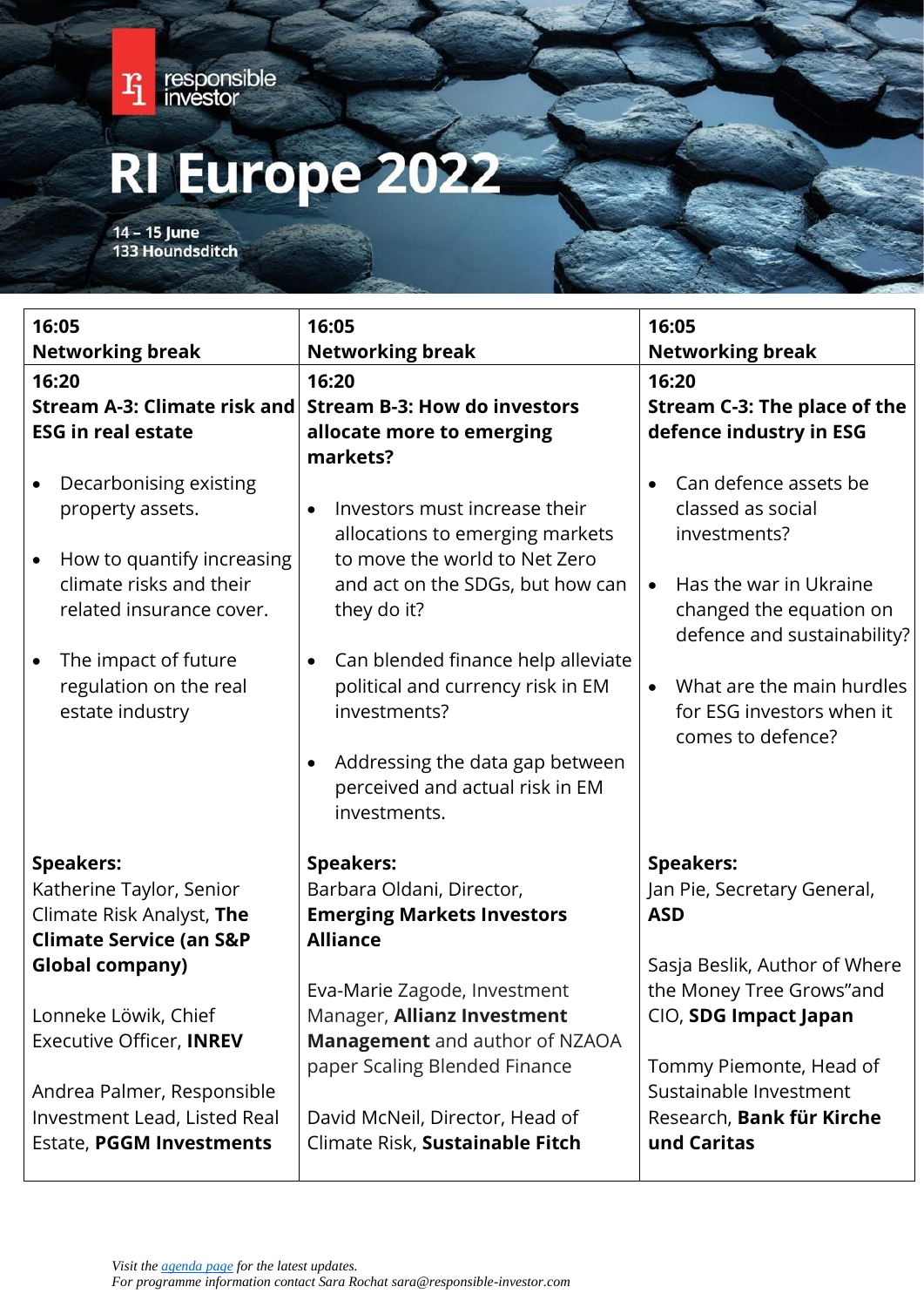

# **17:05 Cocktail reception and networking**

# **Day two: 15 June**

# **09:15**

# **Registration and refreshments**

| 10:00<br><b>Stream A-4: How to assess</b><br>corporate transition plans                                             | 10:00<br><b>Stream B-4: Why the</b><br>engage/divest debate is back                                               | 09:45<br><b>Workshop - Devising and</b><br>acting on a credible net zero                         |
|---------------------------------------------------------------------------------------------------------------------|-------------------------------------------------------------------------------------------------------------------|--------------------------------------------------------------------------------------------------|
| Should investors benchmark<br>climate strategies of listed<br>companies against other<br>firms in the same sectors? | As investors look to meet<br>their net zero targets, is<br>divestment a good policy?<br>Can the same reasoning be | strategy<br>What concerns have you met<br>$\bullet$<br>in setting up robust net zero<br>targets? |
| Should these strategies be<br>confirmed as science-based<br>before they are endorsed by<br>investors?               | applied to divestment to act<br>on human rights issues?                                                           | How are your peers<br>addressing these same<br>challenges?                                       |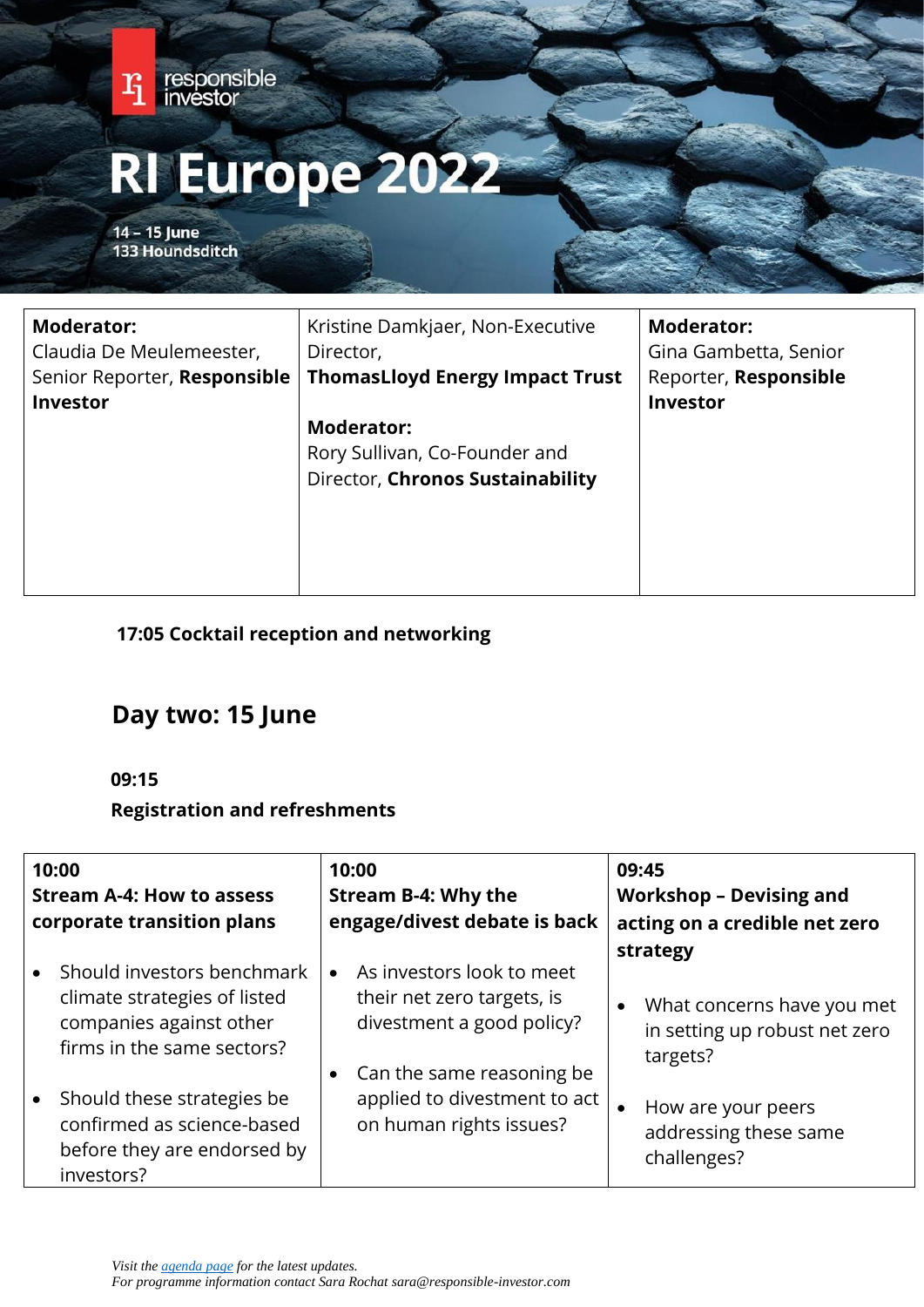

14 - 15 June **133 Houndsditch** 

• How can investors use CA 100 + and TPI's net-zero benchmarks/sector assessments to align to 1.5 degrees in a timely manner?

# **Speakers:**

Michael Hugman, Director, Finance - Climate, **Children's Investment Fund Foundation**

Beata Bienkowska, Deputy Research and Project Lead, **Transition Pathway Initiative**

Jaakko Kooroshy, Global Head of Sustainable Investment Research, **FTSE Russell**

# **Moderator:**

Claudia De Meulemeester, Senior Reporter, **Responsible Investor**

• The case for keeping the conversation going with companies.

**Speakers:**  Stephen Barrie, Deputy Chief Responsible Investment Officer, **Church of England Pensions Board**

Mark Campanale, Founder and Executive Director, **Carbon Tracker Initiative**

Katharina Lindmeier, Senior Responsible Investment Manager, **Nest**

Kristine Damkjaer, Non-Executive Director, **ThomasLloyd Energy Impact Trust**

**Moderator:** Dominic Webb, Reporter, **Responsible Investor**

• Get your questions answered by our net zero experts.

(Max. capacity 60) – **[Register for](https://www.responsible-investor.com/register-for-the-ri-europe-workshop-preparing-for-the-eu-taxonomy/)  [the workshop](https://www.responsible-investor.com/register-for-the-ri-europe-workshop-preparing-for-the-eu-taxonomy/)**[.](https://www.privateequityinternational.com/ri-europe-workshop-preparing-for-the-eu-taxonomy-form/)

# **Speakers:**

Willemijn Verdegaal, Co-Head Climate & ESG Solutions, **Ortec Finance**

Chandra Gopinathan, Senior Investment Manager - Sustainable Ownership, **Railpen**

**Workshop leader:** Rory Sullivan, Co-Founder and Director, **Chronos Sustainability**

Dan Gardiner, Climate Transition Analyst, **IIGCC** 

Ella Harvey, Manager, Policy Research, **Chronos Sustainability**

Amanda Williams, Director of Communications, **Chronos Sustainability**

Lisa Eichler, Co-head Climate & ESG Solutions, **Ortec Finance**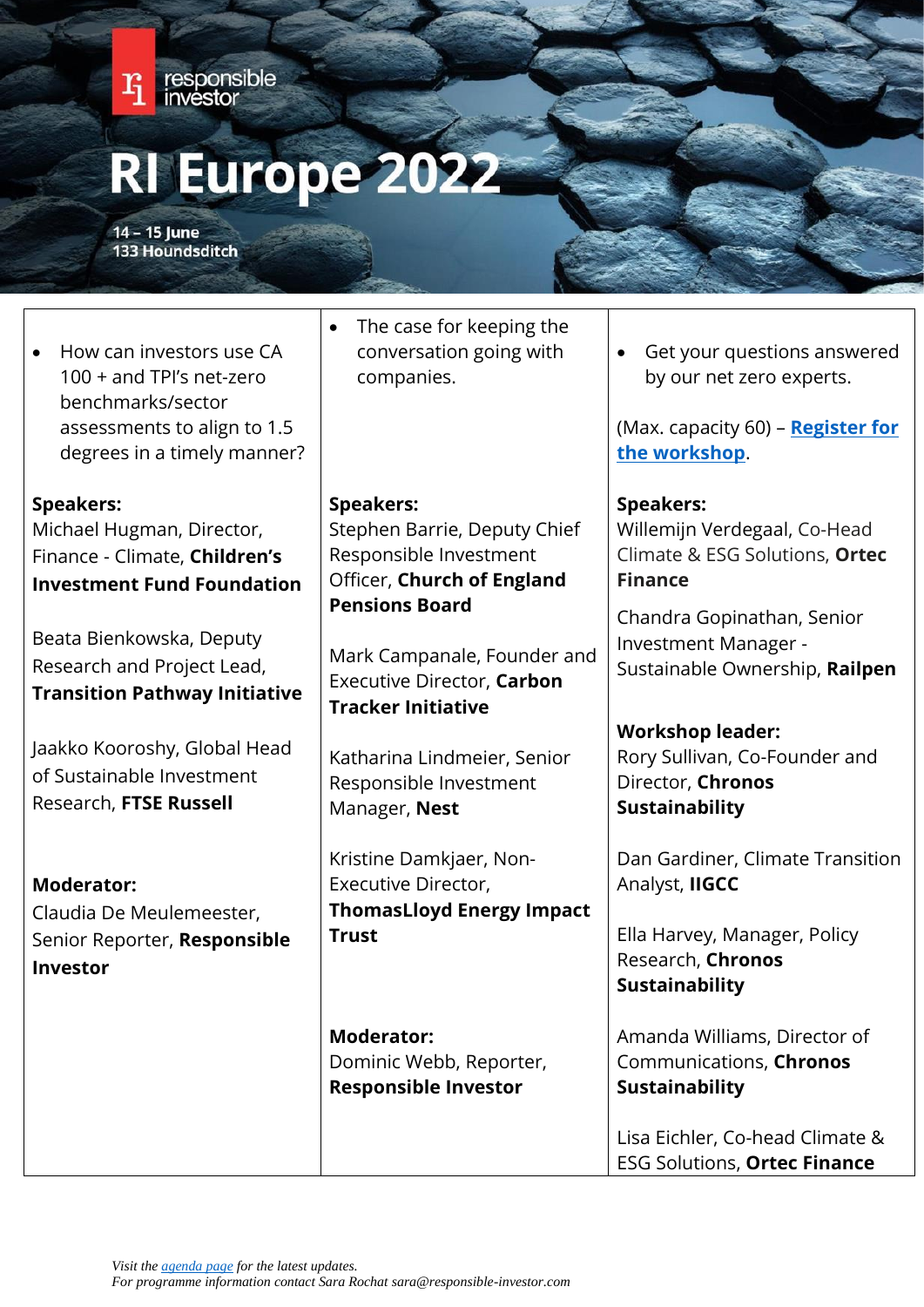

14 - 15 June<br>133 Houndsditch

| 10:45                                                                                                                                                                                                                                                                                       | 10:45                                                                                                                                                                                                                                                                                                                          | 10:45                                                                                                                                                                                                                                                                                                                             |
|---------------------------------------------------------------------------------------------------------------------------------------------------------------------------------------------------------------------------------------------------------------------------------------------|--------------------------------------------------------------------------------------------------------------------------------------------------------------------------------------------------------------------------------------------------------------------------------------------------------------------------------|-----------------------------------------------------------------------------------------------------------------------------------------------------------------------------------------------------------------------------------------------------------------------------------------------------------------------------------|
| <b>Networking break</b>                                                                                                                                                                                                                                                                     | <b>Networking break</b>                                                                                                                                                                                                                                                                                                        | <b>Networking break</b>                                                                                                                                                                                                                                                                                                           |
| 11:15                                                                                                                                                                                                                                                                                       | 11:15                                                                                                                                                                                                                                                                                                                          | 11:15                                                                                                                                                                                                                                                                                                                             |
| <b>Stream A-5: Preparing for the</b>                                                                                                                                                                                                                                                        | <b>Stream B-5: ESG Data and the</b>                                                                                                                                                                                                                                                                                            | <b>Stream C-5: In pursuit of</b>                                                                                                                                                                                                                                                                                                  |
| <b>EU Taxonomy</b>                                                                                                                                                                                                                                                                          | development of the<br><b>CSRD</b>                                                                                                                                                                                                                                                                                              | banks: how are pension funds<br>steering banks towards                                                                                                                                                                                                                                                                            |
| Can investors confidently<br>$\bullet$<br>trust in the taxonomy as a<br>classification of what is<br>scientifically green?<br>Do the updated disclosure<br>$\bullet$<br>rules for gas and nuclear<br>create a 'dual-taxonomy'?<br>How best to address<br>$\bullet$<br>persisting data gaps? | Will the CSRD help ESG data<br>$\bullet$<br>become more reliable?<br>How can investors make the<br>most of new sources of<br>information: satellite data,<br>artificial intelligence, big<br>data?<br>How mature and<br>$\bullet$<br>trustworthy are the ESG<br>databases being developed<br>by the EU, the UK, and<br>beyond? | greener lending models?<br>How are investors engaging<br>$\bullet$<br>with banks to stop lending to<br>new fossil fuels?<br>Update on the Net Zero<br>$\bullet$<br>Banking Alliance.<br>Climate and environmental<br>$\bullet$<br>risk management in the<br>banking sector - what<br>investors can learn from the<br>ECB's report |
| <b>Speakers:</b><br>Andreas Hoepner, Professor of<br>Operational Risk, Banking &<br>Finance, University College<br><b>Dublin</b> and Member, EU's<br>Platform for Sustainable<br>Finance                                                                                                    | <b>Speakers:</b><br>Charlotte Bancilhon, Director,<br><b>BSR</b> and Member of the EFRAG<br>Expert Working Group on the<br>EU sustainable reporting<br>standards                                                                                                                                                               | <b>Speakers:</b><br>Giel Linthorst, Executive<br>Director, Partnership for<br><b>Carbon Accounting Financials</b><br>Jeanne Martin, Senior Campaign<br>Manager, ShareAction                                                                                                                                                       |
| Helena Viñes Fiestas,<br>Commissioner of the Spanish<br><b>Financial Markets Authority,</b>                                                                                                                                                                                                 | Kris Nathanail-Brighton, Senior<br>Policy Advisor, International<br><b>Organization of Securities</b><br><b>Commissions (IOSCO)</b>                                                                                                                                                                                            | Remco Fischer, Head of Climate<br>Change, UNEP FI, representing the<br>Secretariat for the Net Zero<br><b>Banking Alliance</b>                                                                                                                                                                                                    |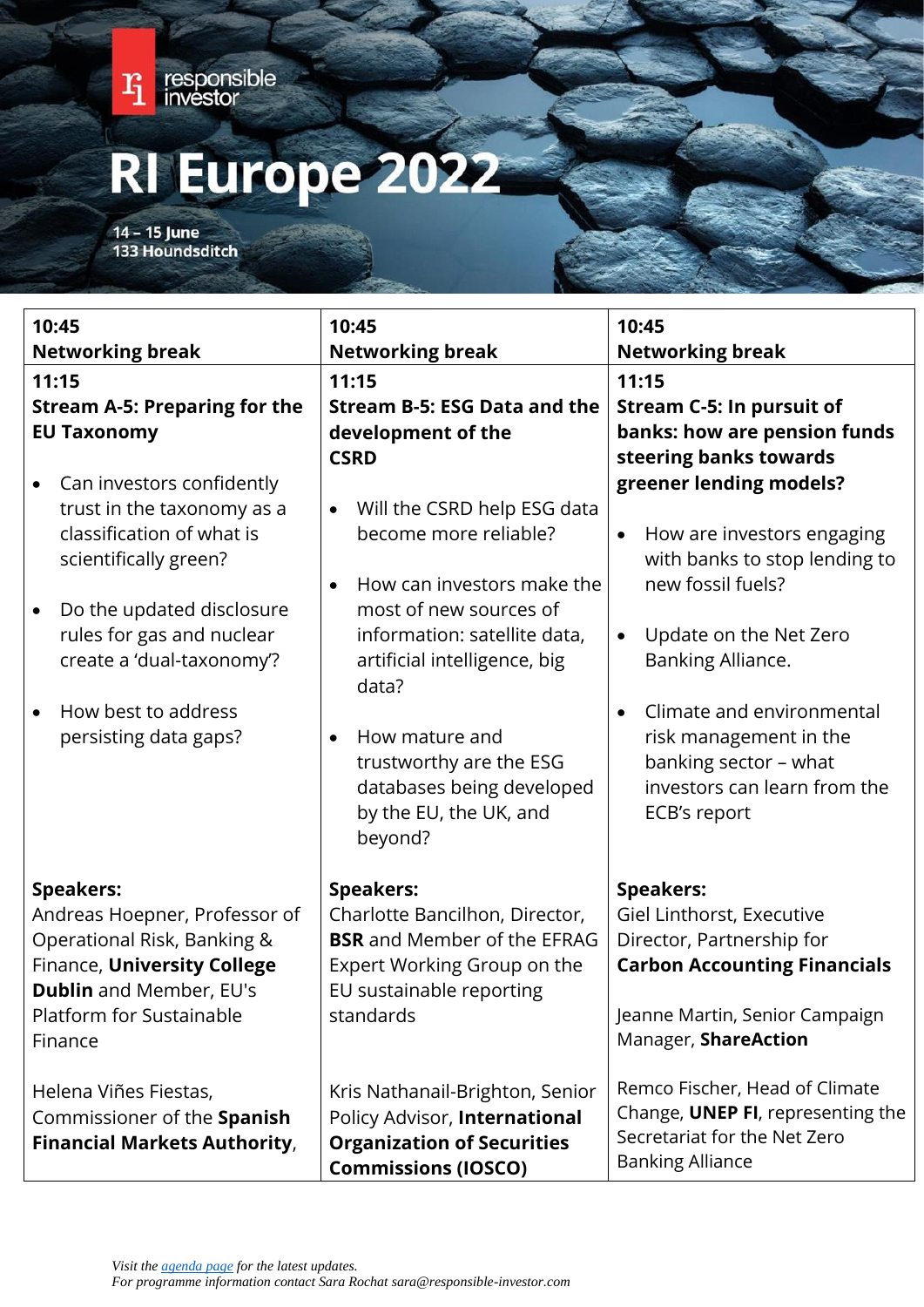

**Moderator:** James Hulse, Managing Director, **Hindsight Consultancy**

> **12:00 Lunch break**

## **13:00**

**Keynote Interview:** "Advancements and challenges in developing the UK Green Taxonomy"

by **Ingrid Holmes, Executive Director, Green Finance Institute and Chair, GTAG in conversation with Lucy Fitzgeorge-Parker, Editor, Responsible Investor**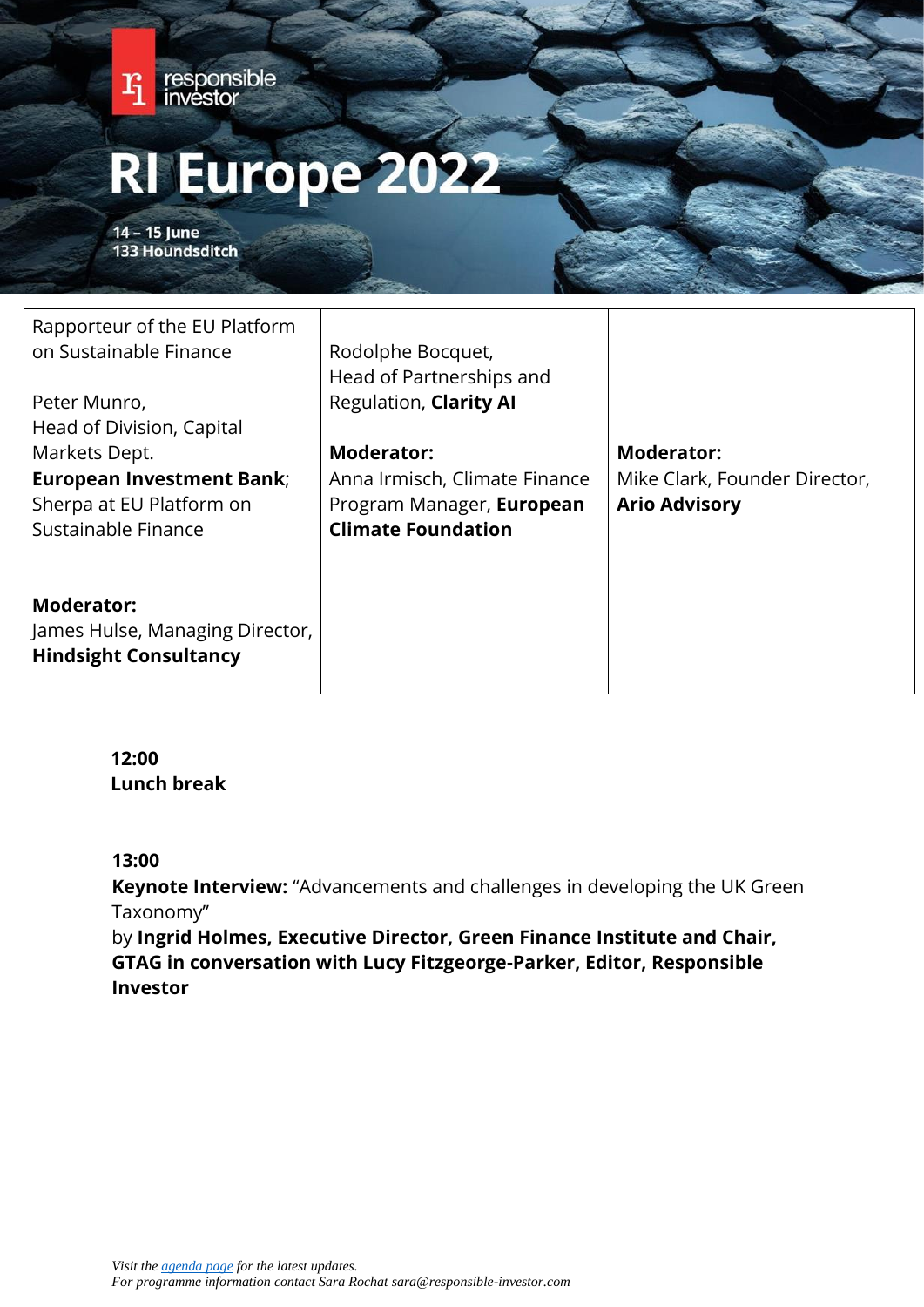

#### **13:25**

# **Plenary 4: Biodiversity and the quest to 'live in harmony with nature' by 2050**

- With the dust settling on COP15, what does the global framework on biodiversity mean for investors?
- Will biodiversity become as serious an investment consideration as climate change?
- What are investors and service providers doing to build the market?

## **Speakers:**

Roel Nozeman, Chair, **Partnership for Biodiversity Accounting Financials** Elli Siapkidou, Financial System Research Lead, **The World Benchmarking** 

## **Alliance**

Meggin Thwing Eastman, Editorial Director for ESG & Climate Research, **MSCI** Reza Marvasti, ESG Product Manager (Biodiversity & Alternative Asset Solutions), **ISS ESG**

**Moderator:** Gina Gambetta, Senior Reporter, **Responsible Investor**

## **14:25 Networking break**